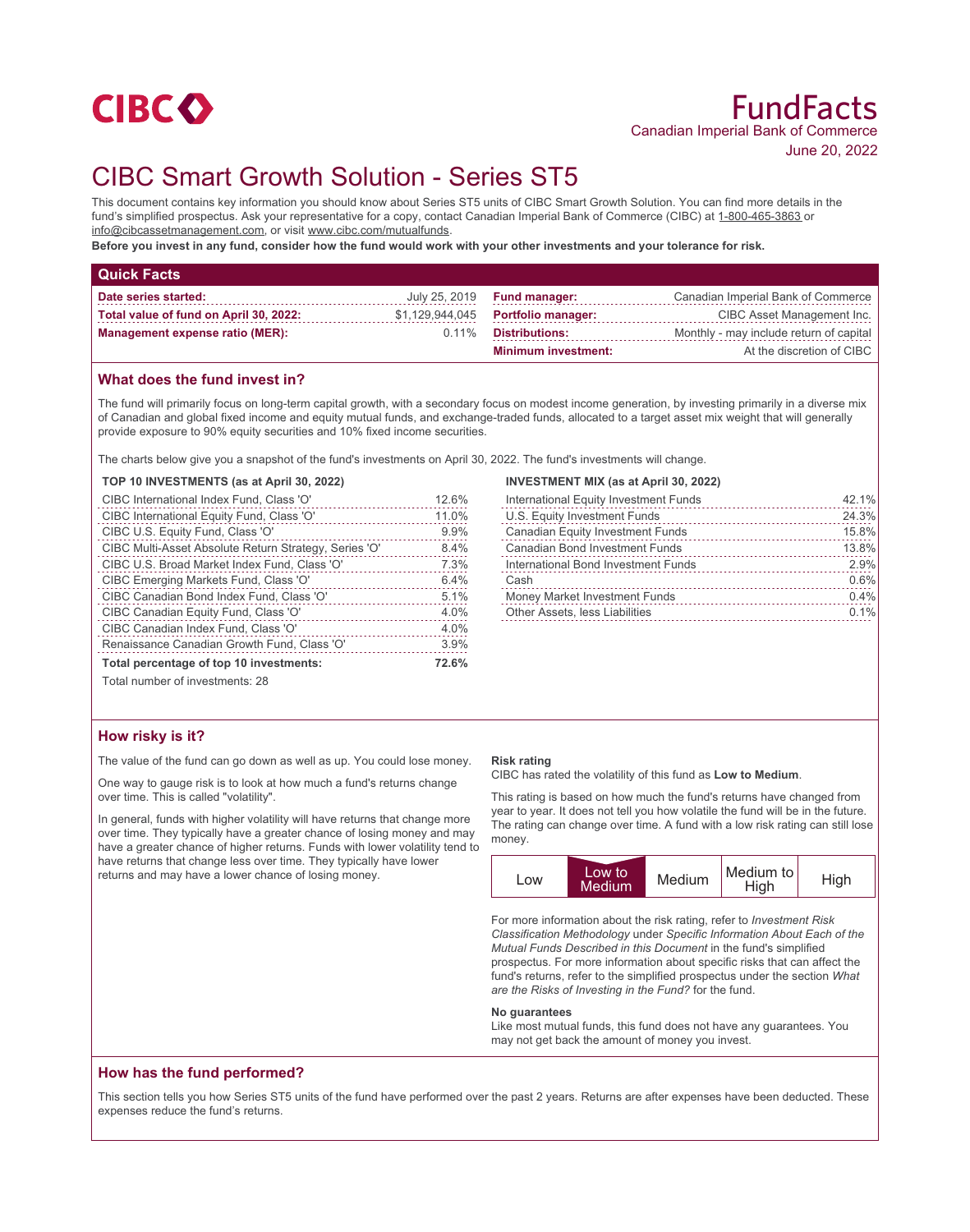# **FundFacts**

#### **YEAR-BY-YEAR RETURNS**

This chart shows how Series ST5 units of the fund performed in each of the past 2 calendar years. Series ST5 units have not dropped in value in either of the 2 years. The range of returns and change from year to year can help you assess how risky the fund has been in the past. It does not tell you how the fund will perform in the future.



#### **BEST AND WORST 3-MONTH RETURNS**

This table shows the best and worst returns for Series ST5 units of the fund in a 3-month period over the past 2 calendar years. The best and worst 3-month returns could be higher or lower in the future. Consider how much of a loss you could afford to take in a short period of time.

|                    |       | Return 3 months ending  | If you invested \$1,000 at the beginning of the period |
|--------------------|-------|-------------------------|--------------------------------------------------------|
| <b>Best return</b> | 12.8% | June 30, 2020           | Your investment would rise to \$1,128                  |
| Worst return       |       | -12.0%   March 31, 2020 | Your investment would drop to \$880                    |

### **AVERAGE RETURN**

The annual compounded return of Series ST5 units of the fund since July 25, 2019 was 6.5%. If you had invested \$1,000 in the fund on July 25, 2019, your investment would be worth \$1,189 as at April 30, 2022.

| Investors who:                                                                                                                                                                                                                                                                                                                                                                                                                                                                                                                                                       | Who is this fund for? | A word about tax                                                       |
|----------------------------------------------------------------------------------------------------------------------------------------------------------------------------------------------------------------------------------------------------------------------------------------------------------------------------------------------------------------------------------------------------------------------------------------------------------------------------------------------------------------------------------------------------------------------|-----------------------|------------------------------------------------------------------------|
| fund. How much you pay depends on the tax laws where you live and<br>• are seeking a long-term capital growth with a secondary focus on<br>whether or not you hold the fund in a registered plan such as a<br>modest income generation; and<br>Registered Retirement Savings Plan (RRSP) or a Tax-Free Savings<br>• are investing for the long term.<br>Account (TFSA).<br>Keep in mind that if you hold your fund in a non-registered plan, fund<br>distributions are included in your taxable income, whether you receive<br>them in cash or have them reinvested. |                       | In general, you will have to pay income tax on any money you make on a |

# **How much does it cost?**

The following tables show the fees and expenses you could pay to buy, own, and sell Series ST5 units of the fund. The fees and expenses - including any commissions - can vary among series of a fund and among funds. Higher commissions can influence representatives to recommend one investment over another. Ask about other funds and investments that may be suitable for you at a lower cost.

#### **1. SALES CHARGES**

There are no sales charges payable when you buy, switch, or sell Series ST5 units of the fund.

#### **2. FUND EXPENSES**

You don't pay these expenses directly. They affect you because they reduce the fund's returns.

As at December 31, 2021, the expenses for Series ST5 units of the fund were 0.21% of its value. This equals \$2.10 for every \$1,000 invested.

|                                                                                                                                                                                                                                                                                                                                                                                         | Annual rate<br>(as a % of the fund's value) |
|-----------------------------------------------------------------------------------------------------------------------------------------------------------------------------------------------------------------------------------------------------------------------------------------------------------------------------------------------------------------------------------------|---------------------------------------------|
| Management expense ratio (MER)<br>This is the total of the fund's management fee (including the trailing commission), fixed administration fee, and any<br>operating expenses not covered by the fixed administration fee (fund costs) for Series ST5 units of the fund. CIBC<br>waived or absorbed some of the fund's expenses. If it had not done so, the MER would have been higher. | $0.11\%$                                    |
| Trading expense ratio (TER)<br>These are the fund's trading costs.                                                                                                                                                                                                                                                                                                                      | 0.10%                                       |
| <b>Fund expenses</b>                                                                                                                                                                                                                                                                                                                                                                    | 0.21%                                       |